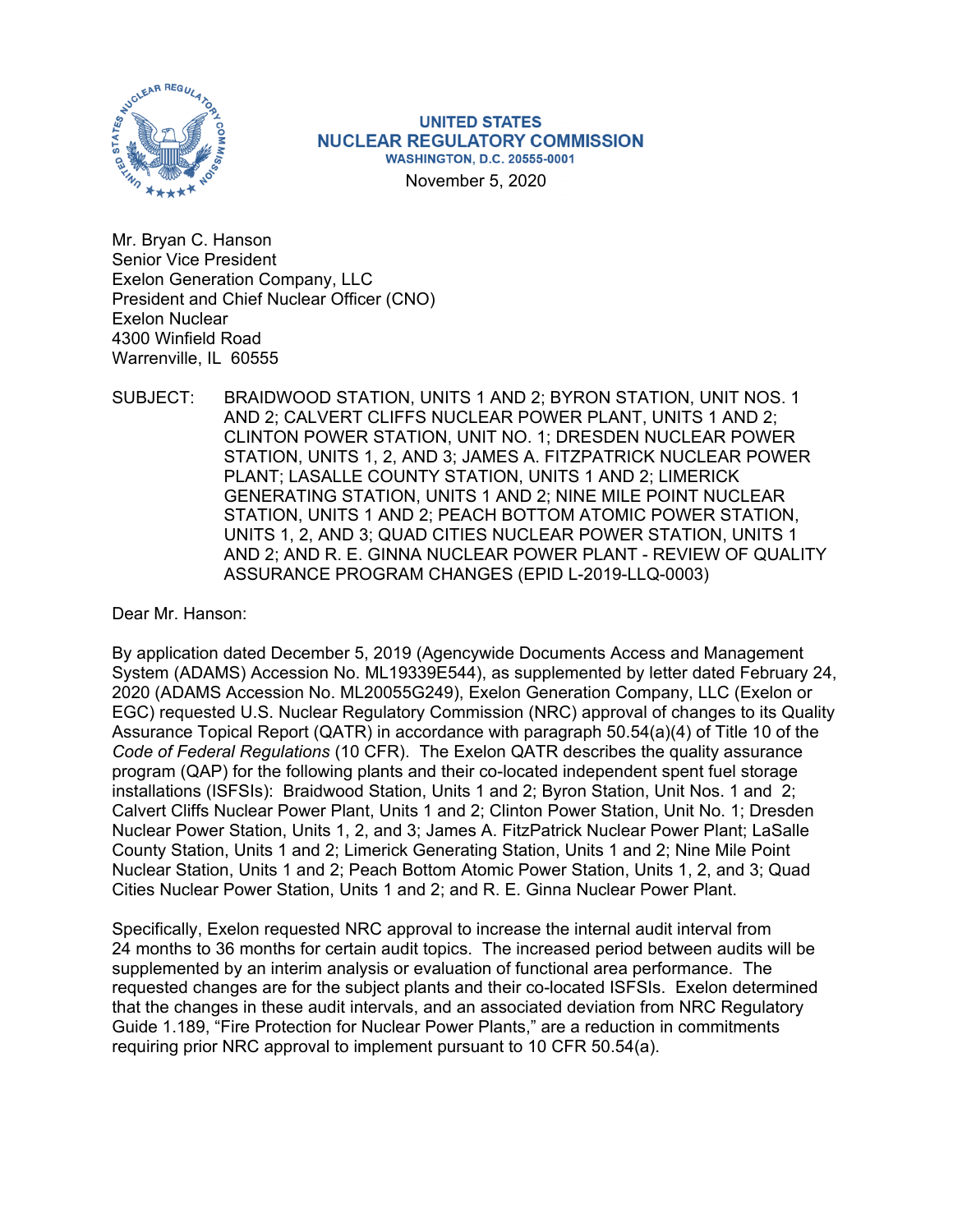The NRC staff reviewed Exelon's requested changes to its QATR, as documented in the enclosed safety evaluation, and finds that Exelon will continue to comply with 10 CFR 50.34(b)(6)(ii); 10 CFR 50.54(a); Criterion XVIII, "Audits," of Appendix B, "Quality Assurance Criteria for Nuclear Power Plants and Fuel Reprocessing Plants," to 10 CFR Part 50; and Subpart G, "Quality Assurance," to 10 CFR Part 72. In addition, the NRC staff has reasonable assurance that Exelon will continue to comply with other specific regulatory requirements and ASME Code restrictions related to internal audits at its facilities. Therefore, the NRC staff concluded that the requested changes to the Exelon QATR are acceptable. The requested changes in Exelon's application, as supplemented, are hereby approved for the subject plants and their co-located ISFSIs.

Exelon also provided a markup of the requested changes to its QATR in its application, as supplemented. The application states that the markup of the QATR includes additional changes to Exelon's QATR that do not require prior NRC approval, including changes to the QATR requirements for external audits and vendor surveys. The scope of the NRC staff's review of changes to the Exelon's QATR was limited to those changes for which Exelon specifically requested NRC approval. Therefore, the NRC staff did not review these additional changes to the QATR, including changes to the QATR requirements for external audits and vendor surveys, that were included in the application, as supplemented.

Exelon's December 5, 2019, application states, in part:

This change request is written specifically for the EGC QAP, which is based on NQA-1-1994, "Quality Assurance Program Requirement for Nuclear Facilities" (Reference 5). The details of the proposal were developed with industry input through the Nuclear Quality Leadership (NQML) forum. If approved for Exelon, the industry will be able to implement this alternate approach through changes to their QAP under 10 CFR 50.54(a), regardless of the specific version of quality standards that form the basis of their QAP. EGC requests that NRC approval documentation acknowledges this approach for industry reference.

In accordance with 10 CFR 50.54(a)(4), changes to the QAP description that reduce commitments must be submitted to the NRC and receive NRC approval prior to implementation. The regulations in 10 CFR 50.54(a)(3) and (a)(4) provide the requirements for what does not and what does constitute a reduction in commitment, respectively. The regulation in 10 CFR 50.54(a)(3)(i) states that the use of a more recent version of an NRC-approved quality assurance standard is not considered to be a reduction in commitments. However, the Exelon QATR is not a quality assurance standard under 10 CFR 50.54(a)(3)(i).

The regulation in 10 CFR 50.54(a)(3)(ii) states that the use of a quality assurance alternative or exception approved by an NRC safety evaluation is not considered to be a reduction in commitments, provided that the bases of the NRC approval are applicable to the licensee's facility. As noted above, Exelon's requested change to its QATR was written specifically for the Exelon QAP. The NRC staff's approval of the requested changes to the Exelon QATR was based, in part, on the specific content of Exelon's QATR and Exelon's specific commitments to quality assurance standards. The QAP descriptions and commitments to quality standards differ on a plant-specific basis. The NRC's approval of changes to Exelon's QATR is based on Exelon's well-established activities for the functional areas denoted in the submittal and the proposed extension is contingent on the results of annual evaluations, which provide objective evidence that the functional areas will be satisfactorily accomplished. Therefore, the NRC staff's approval of Exelon's request does not establish that similar changes could be made to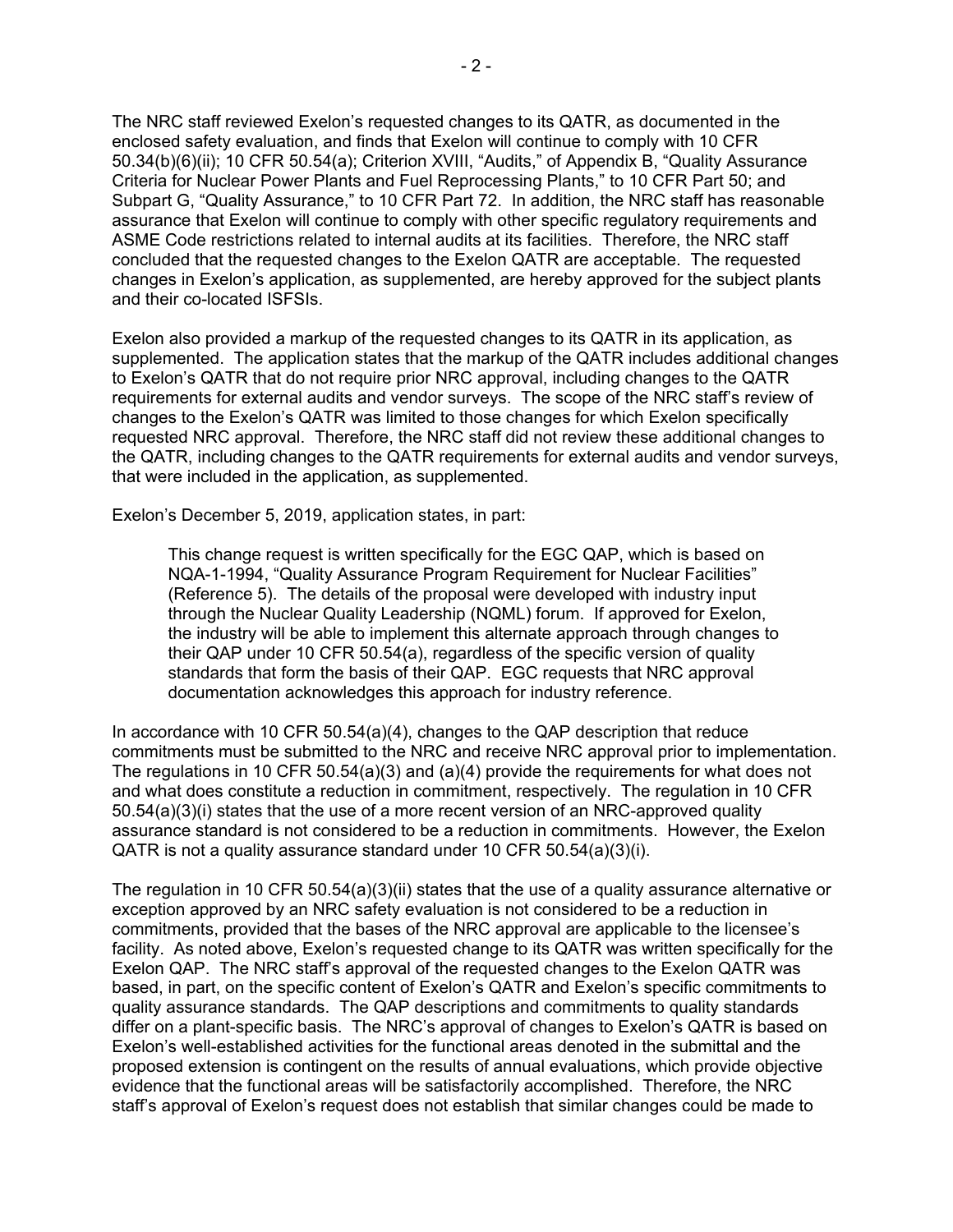other QAPs without prior NRC approval. Each licensee is still responsible for determining whether changes to their plant-specific QAPs constitute a reduction in commitments that requires NRC approval prior to implementation, in accordance with the regulations at 10 CFR 50.54(a)(3) and 50.54(a)(4). Therefore, the NRC staff disagrees with Exelon's statement that "the industry will be able to implement this alternate approach through changes to their QAP under 10 CFR 50.54(a), regardless of the specific version of quality standards that form the basis of their QAP."

If you have any questions, please contact Blake Purnell at 301-415-1380 or via e-mail at Blake.Purnell@nrc.gov .

Sincerely,

Robert F. Kuntz

Digitally signed by Robert F. Kuntz Date: 2020.11.05 06:48:28 -05'00'

Nancy L. Salgado, Chief Plant Licensing Branch III Division of Operating Reactor Licensing Office of Nuclear Reactor Regulation

Docket Nos.: STN 50-456, STN 50-457, 72-73, STN 50-454, STN 50-455, 72-68, 50-317, 50-318, 72-8, 50-461, 72-1046, 50-010, 50-237, 50-249, 72-37, 50-333, 72-12, 50-373, 50-374, 72-70, 50-352, 50-353, 72-65, 50-220, 50-410, 72-1036, 50-171, 50-277, 50-278, 72-29, 50-254, 50-265, 72-53, 50-244, and 72-67

Enclosure: Safety Evaluation

cc: Listserv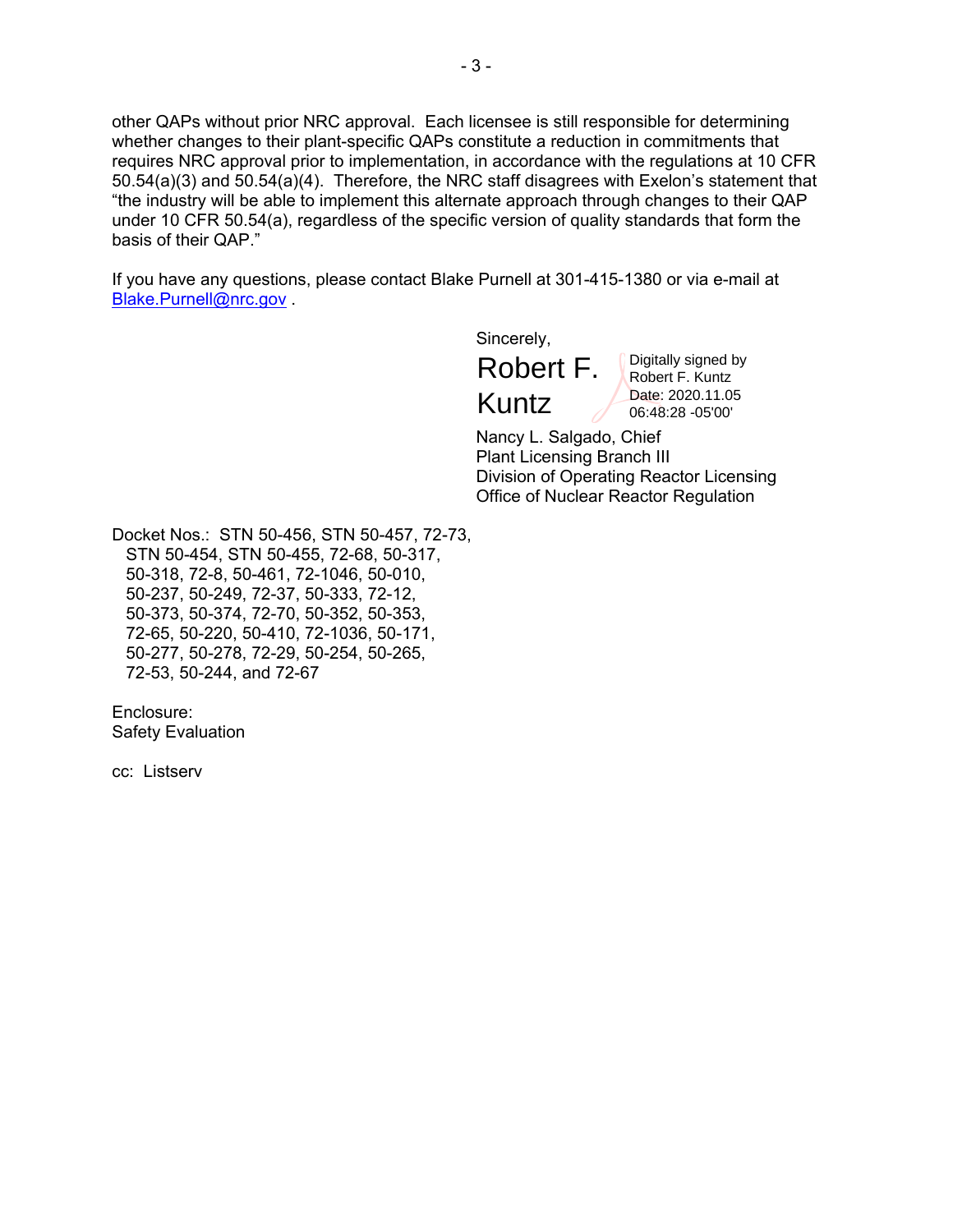

#### **UNITED STATES NUCLEAR REGULATORY COMMISSION WASHINGTON, D.C. 20555-0001**

## SAFETY EVALUATION BY THE OFFICE OF NUCLEAR REACTOR REGULATION

#### REQUEST TO REVISE THE QUALITY ASSURANCE TOPICAL REPORT

## EXELON GENERATION COMPANY, LLC

## BRAIDWOOD STATION, UNITS 1 AND 2

# BYRON STATION, UNIT NOS. 1 AND 2

## CALVERT CLIFFS NUCLEAR POWER PLANT, UNITS 1 AND 2

# CLINTON POWER STATION, UNIT NO. 1

## DRESDEN NUCLEAR POWER STATION, UNITS 1, 2, AND 3

# JAMES A. FITZPATRICK NUCLEAR POWER PLANT

# LASALLE COUNTY STATION, UNITS 1 AND 2

## LIMERICK GENERATING STATION, UNITS 1 AND 2

## NINE MILE POINT NUCLEAR STATION, UNITS 1 AND 2

## PEACH BOTTOM ATOMIC POWER STATION, UNITS 1, 2, AND 3

## QUAD CITIES NUCLEAR POWER STATION, UNITS 1 AND 2

## R. E. GINNA NUCLEAR POWER PLANT

## DOCKET NOS. STN 50-456, STN 50-457, 72-73, STN 50-454, STN 50-455, 72-68,

## 50-317, 50-318, 72-8, 50-461, 72-1046, 50-010, 50-237, 50-249, 72-37, 50-333, 72-12,

## 50-373, 50-374, 72-70, 50-352, 50-353, 72-65, 50-220, 50-410, 72-1036, 50-171, 50-277,

## 50-278, 72-29, 50-254, 50-265, 72-53, 50-244, and 72-67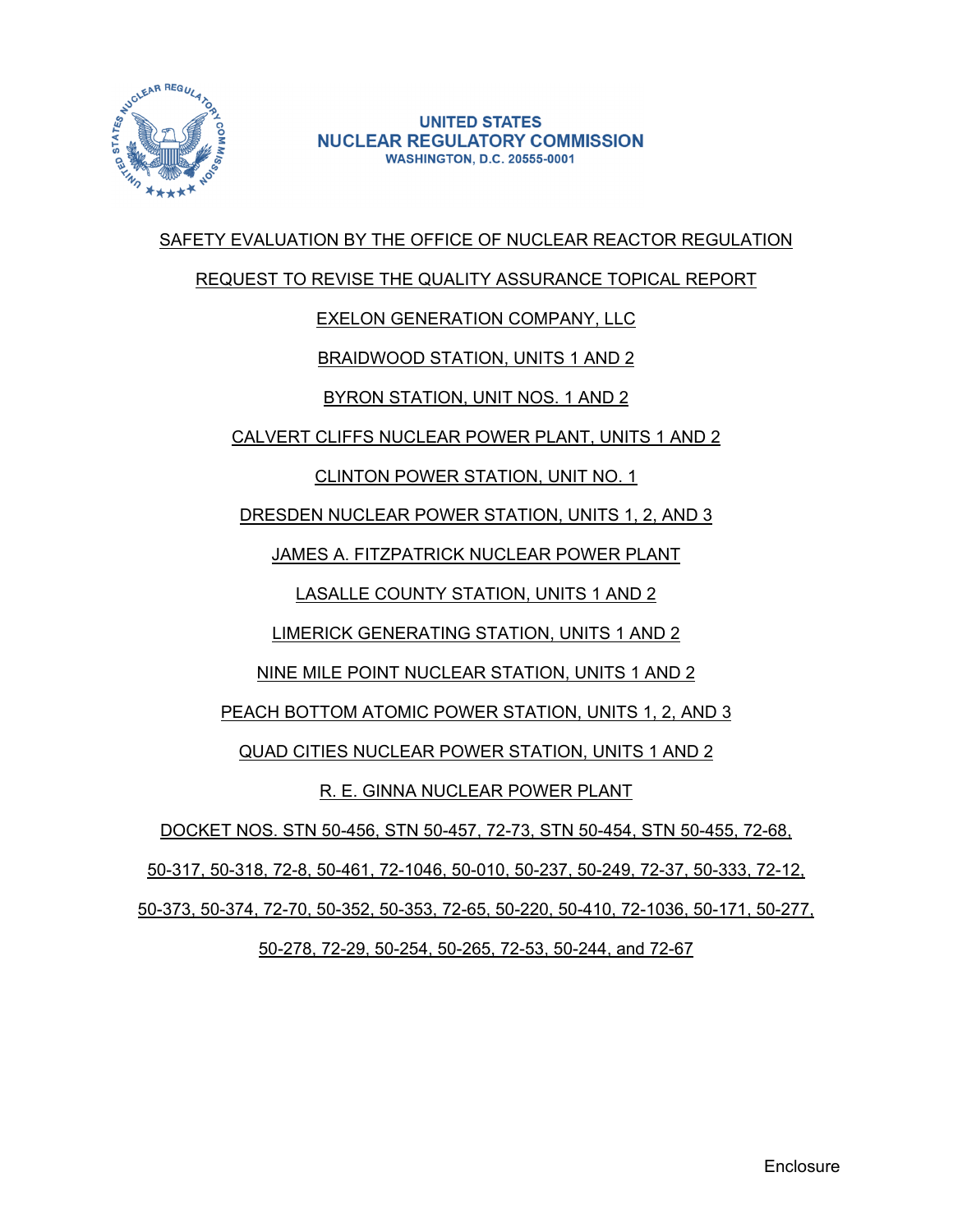#### 1.0 INTRODUCTION

By application dated December 5, 2019 (Agencywide Documents Access and Management System (ADAMS) Accession No. ML19339E544), as supplemented by letter dated February 24, 2020 (ADAMS Accession No. ML20055G249), Exelon Generation Company, LLC (Exelon) requested U.S. Nuclear Regulatory Commission (NRC) approval of changes to the Exelon Quality Assurance Topical Report (QATR)1 in accordance with paragraph 50.54(a)(4) of Title 10 of the *Code of Federal Regulations* (10 CFR). The Exelon QATR describes the quality assurance program (QAP) for the following plants and their co-located independent spent fuel storage installations (ISFSIs): Braidwood Station, Units 1 and 2; Byron Station, Unit Nos. 1 and 2; Calvert Cliffs Nuclear Power Plant, Units 1 and 2; Clinton Power Station, Unit No. 1; Dresden Nuclear Power Station, Units 1, 2, and 3; James A. FitzPatrick Nuclear Power Plant; LaSalle County Station, Units 1 and 2; Limerick Generating Station, Units 1 and 2; Nine Mile Point Nuclear Station, Units 1 and 2; Peach Bottom Atomic Power Station, Units 1, 2, and 3; Quad Cities Nuclear Power Station, Units 1 and 2; and R. E. Ginna Nuclear Power Plant.

Specifically, Exelon requested NRC approval to increase the internal audit interval from 24 months to 36 months for certain audit topics. The increased period between audits will be supplemented by an interim analysis or evaluation of functional area performance. The requested changes are for the subject plants and their co-located ISFSIs. Exelon determined that the changes in these audit intervals, and an associated deviation from NRC Regulatory Guide (RG) 1.189, "Fire Protection for Nuclear Power Plants," are a reduction in commitments requiring prior NRC approval to implement pursuant to 10 CFR 50.54(a).

Exelon provided a markup of the requested changes to its QATR in its application, as supplemented. The application states that the markup of the QATR includes additional changes to Exelon's QATR that do not require prior NRC approval, including changes to the QATR requirements for external audits and vendor surveys. The scope of the NRC staff's review of changes to the Exelon's QATR was limited to those changes for which Exelon specifically requested NRC approval. Therefore, the NRC staff did not review the additional changes to the QATR, including changes to the QATR requirements for external audits and vendor surveys, that were included in the application, as supplemented.

#### 2.0 REGULATORY EVALUATION

#### 2.1 Description of Requested Changes to the Exelon QATR

The Exelon QAP is based on the American Society of Mechanical Engineers (ASME) standard NQA-1-1994, "Quality Assurance Program Requirement for Nuclear Facilities." Chapter 18, "Audits," of the Exelon QATR currently states that the internal audit program is conducted on a performance-driven frequency that is commensurate with the status and importance of the activity to be completed but does not exceed 24 months. Internal audit frequencies required by regulation that are different than the 24-month period are indicated within Appendix B, "Internal

<sup>1</sup> Revision 94 of the Exelon QATR is available in ADAMS under Accession No. ML19039A007.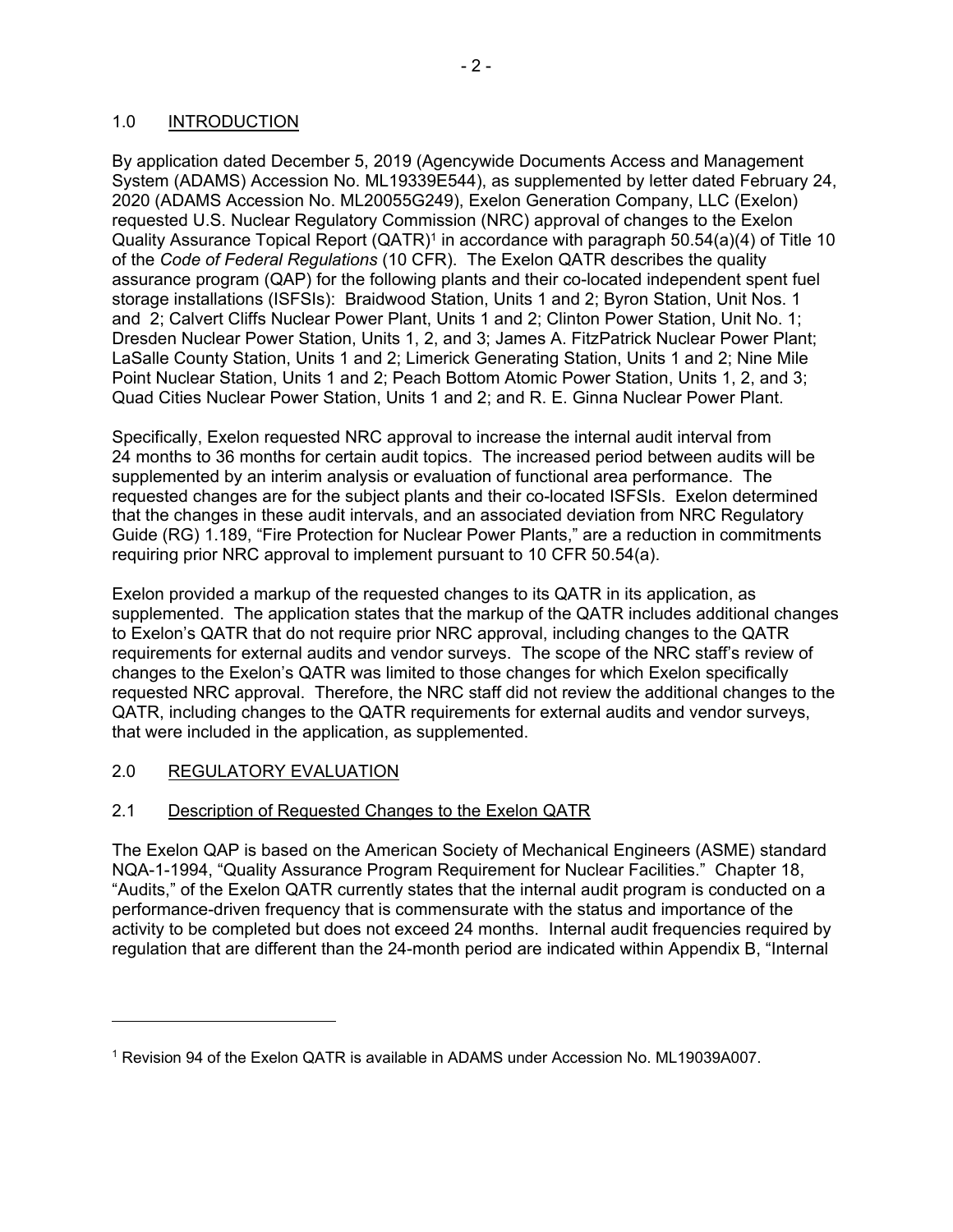Audits," of the QATR. Exelon requested NRC approval to revise the QATR to increase the internal audit interval from 24 months to 36 months for the following audit topics:

- chemistry
- engineering design control
- engineering programs
- maintenance
- nuclear fuels
- procurement/materials management
- operations
- quality assurance functions
- $\bullet$  fire protection
- station blackout
- radiation protection
- decommissioned unit not under the control of an NRC-approved decommissioning plan
- training
- radiological environmental monitoring program
- offisite dose calculation manual
- process control
- non-radiological environmental monitoring
- spent fuel storage installations
- plant operation review committee
- technical specifications and other license conditions.

To support the increased audit interval, the requested changes include a revision to Chapter 18 of the QATR to require an evaluation once per calendar year to determine the need for additional audit activities. Exelon will assess the results of these evaluations, and, when necessary, a review of the identified areas of performance weakness will be planned at the earliest possible opportunity. The QATR will continue to permit a 25 percent grace period, which means that, with the requested changes, the maximum allowed time period between audits is 45 months.

The requested change is applicable to audits implemented to meet the requirements of Appendix B, "Quality Assurance Criteria for Nuclear Power Plants and Fuel Reprocessing Plants," to 10 CFR Part 50, for non-safety programs and programs that do not have a defined audit frequency, as described in the Exelon QAP. Exelon stated that the change does not impact audits performed to meet specific regulations (e.g., physical security or emergency preparedness) or audits of suppliers.

#### 2.2 Regulatory Requirements and Guidance

The regulatory requirements for nuclear power plant QAPs are set forth in Appendix B to 10 CFR Part 50, 10 CFR 50.34(b)(6)(ii), and 10 CFR 50.54(a). The regulatory requirements for ISFSI QAPs are described in Subpart G, "Quality Assurance," to 10 CFR Part 72. An NRC-approved QAP that complies with 10 CFR Part 50, Appendix B, is acceptable for meeting the requirements in 10 CFR Part 72, Subpart G, except that the licensee shall also meet the recordkeeping requirements of 10 CFR 72.174, "Quality assurance records." Exelon's request does not affect recordkeeping.

Appendix B to 10 CFR Part 50 establishes the quality assurance requirements for the design, fabrication, construction, and testing of structures, systems, and components for nuclear power plants. Criterion XVIII, "Audits," of 10 CFR Part 50, Appendix B, requires a comprehensive system of planned and periodic audits to be carried out to verify compliance with all aspects of the QAP and to determine the effectiveness of the program. The audits shall be performed in accordance with written procedures or check lists by appropriately trained personnel not having direct responsibilities in the areas being audited. Audit results shall be documented and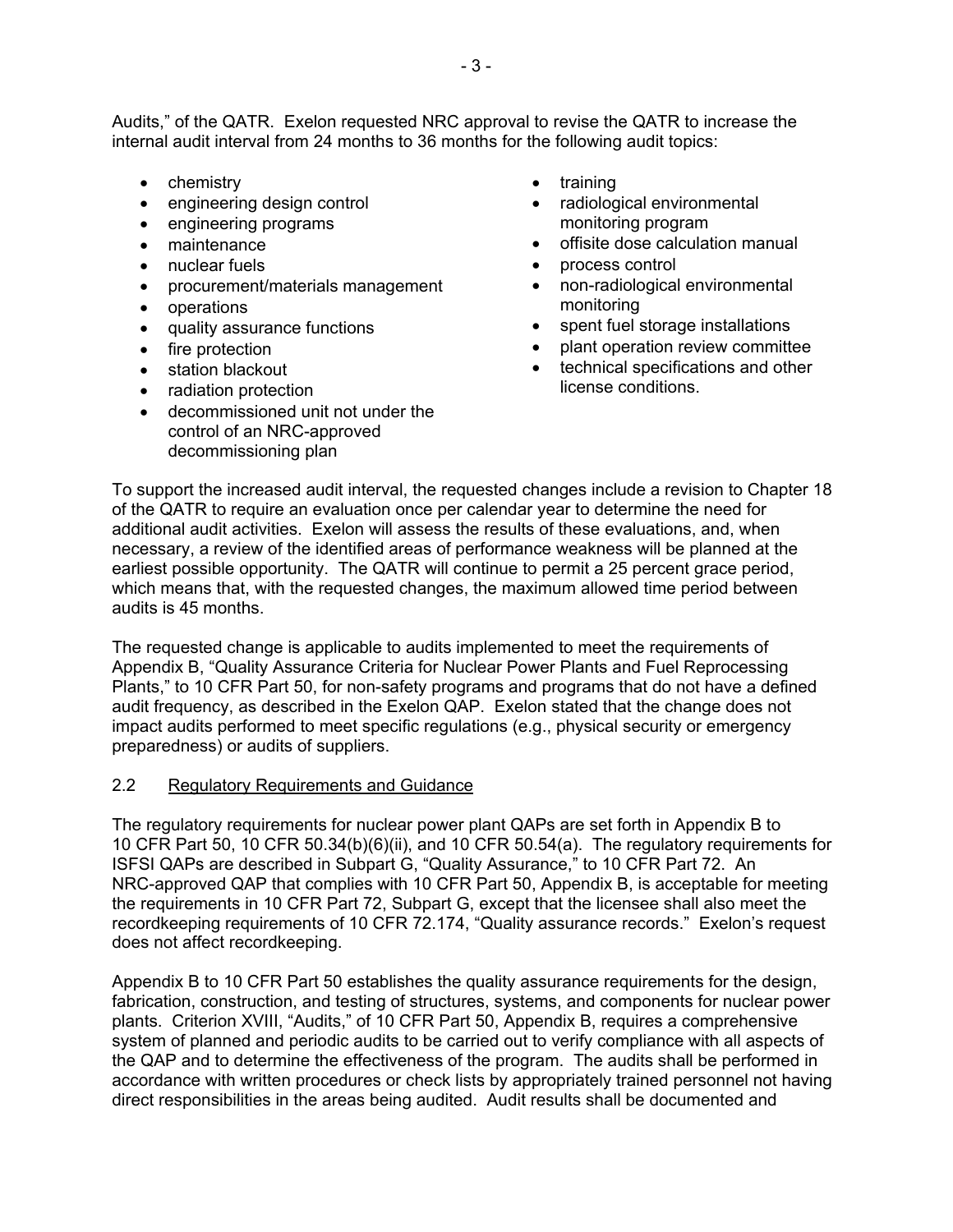reviewed by management having responsibility in the area audited. Follow-up action, including re-audit of deficient areas, shall be taken where indicated. The audit requirements for ISFSIs in 10 CFR 72.176, "Audits," are equivalent to Criterion XVIII of 10 CFR Part 50, Appendix B.

The regulations in 10 CFR 50.34(b)(6)(ii) require the final safety analysis report for a nuclear power facility to include information on the managerial and administrative controls to be used to ensure safe operation. The information on the controls shall also include a discussion on how the applicable requirements of Appendix B to 10 CFR Part 50 will be satisfied.

The regulations in 10 CFR 50.54(a) require each nuclear power plant licensee subject to the requirements of 10 CFR Part 50, Appendix B, to implement the QAP described or references in the safety analysis report, including changes to that report. Additionally, 10 CFR 50.54(a) specifies the requirements for making changes to the QAP description. In accordance with 10 CFR 50.54(a)(4), changes to the QAP description that reduce commitments must be submitted to the NRC and receive NRC approval prior to implementation. The submittal must include all pages affected by the change and must be accompanied by a forwarding letter identifying the change, the reason for the change, and the basis for concluding that the revised QAP incorporating the change continues to satisfy the criteria of 10 CFR Part 50, Appendix B, and the QAP description commitments previously accepted by the NRC.

Regulatory Guide 1.28, Revision 5, "Quality Assurance Program Criteria (Design and Construction)" (ADAMS Accession No. ML17207A293), describes, in part, methods acceptable to the NRC staff for complying with the provisions of 10 CFR Part 50, Appendix B, for establishing and implementing a QAP for the design and construction of nuclear power plants. RG 1.28, Revision 5, endorses Part I and Part II of multiple revisions of the ASME standard NQA-1, "Quality Assurance Requirements for Nuclear Facility Applications," including Part I of NQA-1-2015, with clarifications and exceptions. Although RG 1.28, Revision 5, and NQA-1-2015 are not currently applicable to Exelon's facilities, these guidance documents were cited in application to support the requested changes.

The regulations in 10 CFR 20.1101(c) require licensees to "periodically (at least annually) review the radiation protection program content and implementation." The answer to Question 118 in the Health Physics Questions and Answers<sup>2</sup> provides guidance to nuclear power plants on using a combination of reviews and audits to comply with 10 CFR 20.1101(c).

## 3.0 TECHNICAL EVALUATION OF REQUESTED CHANGES TO EXELON'S QATR

The NRC staff reviewed Exelon's QATR and the requested changes to the internal audit requirements described in Exelon's application, as supplemented, against the requirements listed in Section 2.2 of this safety evaluation. Although the Exelon QAP is based on NQA-1-1994, the NRC staff also reviewed the requested changes to the QATR against the provisions in NQA-1-2015 for scheduling internal audits for nuclear facilities after placing the facility into operation, as endorsed in RG 1.28, Revision 5. NQA-1-2015 states that it is applicable to different types of nuclear facilities, including power reactors and spent fuel storage facilities, and can be applied to all phases of a nuclear facility life cycle (e.g., operation and

<sup>&</sup>lt;sup>2</sup> The answer to Question 118 is available on the NRC's public Website at https://www.nrc.gov/aboutnrc/radiation/protects-you/hppos/qa118.html. Additional information is available in NUREG-1736, "Consolidated Guidance: 10 CFR 20 — Standards for Protection Against Radiation," October 2001 (ADAMS Package Accession No. ML013330179).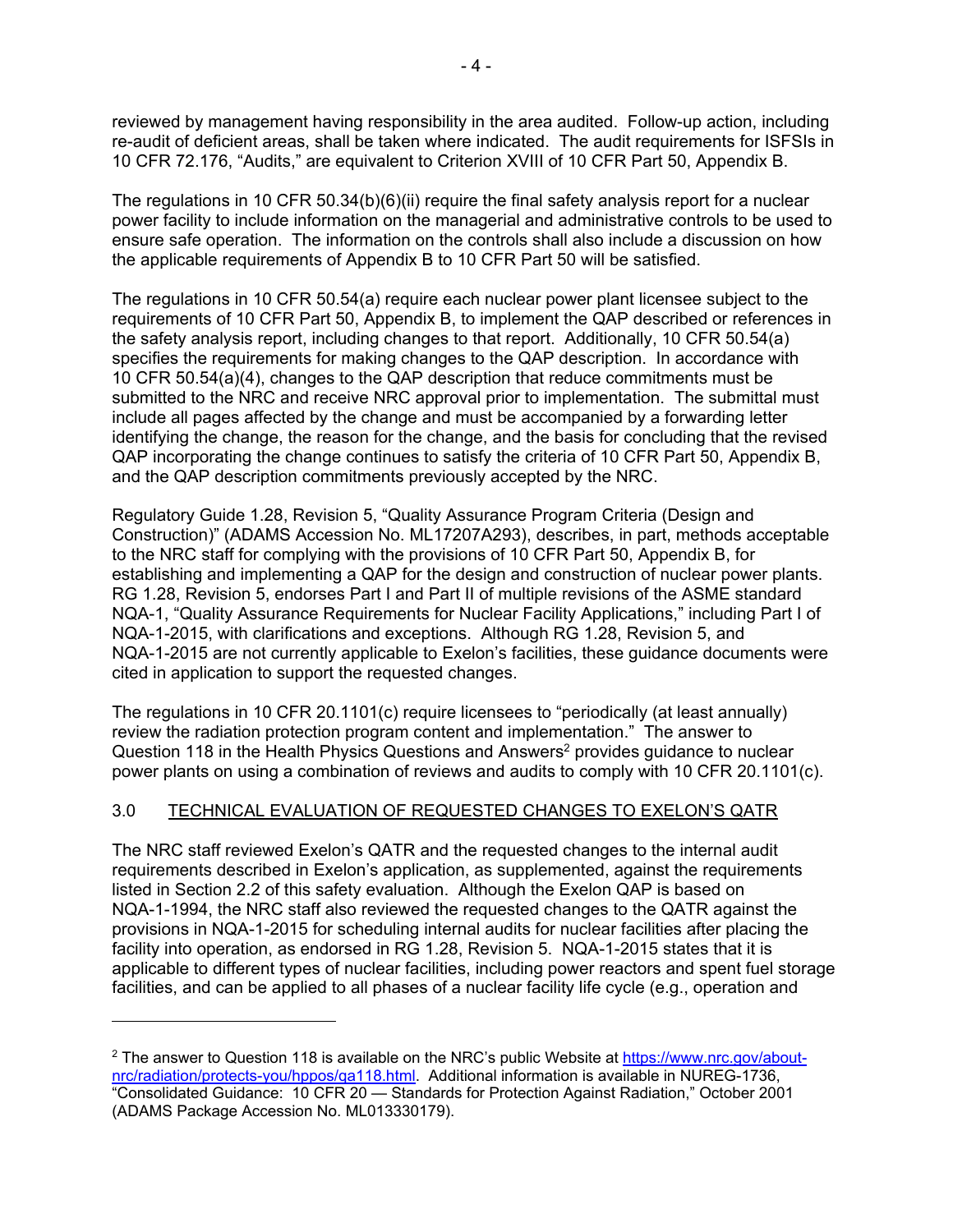decommissioning) and all types of activities. Therefore, the NRC staff determined that the activities at Exelon's facilities, which include operating power reactors, decommissioning power reactors, and ISFSIs, are within the scope of activities covered by NQA-1-2015. The NRC endorsed Part I and Part II of NQA-1-2015, with exceptions and clarifications, in RG 1.28, Revision 5, as one acceptable method for establishing and implementing a QAP for the design and construction of nuclear power plants in compliance with 10 CFR Part 50, Appendix B. The RG applies to all applicants for a construction permit and operating license subject to 10 CFR Part 50, Appendix B. RG 1.28, Revision 5, is not applicable to Exelon's facilities and Exelon has not adopted, and is not proposing to adopt, NQA-1-2015. However, the NRC staff determined that the activities at Exelon's facilities subject to internal audits under its QAP would not require different treatment than an applicant for an operating license, because NQA-1-2015 includes provisions for the scheduling internal audits for nuclear facilities after placing the facility into operation.

Exelon requested to change its internal audit interval from 24 months to 36 months, while retaining a 25 percent grace period. The QATR will continue to permit a 25 percent grace period, which means that, with the requested changes, the maximum allowed time period between audits is 45 months. To support the increased audit interval, the QATR will be revised to require an evaluation once per calendar year to determine the need for additional audit activities. Exelon will assess the results of these evaluations, and, when necessary, a review of the identified areas of performance weakness will be planned at the earliest possible opportunity. Exelon also stated that: "Each functional audit area will receive an additional performance analysis (evaluation) within 2 years of the last performed audit based on internal and external data; functional area changes in responsibility, resources, or management; and consideration of the impacts, as applicable, to determine if additional audit activities are necessary prior to the 36-month scheduled performance."

The current QATR for Exelon allows for some extension of the internal audit intervals, except where other specific regulatory requirements or ASME Code restrictions apply to the functional areas to be audited. Exelon stated that the requested changes to the QATR do not impact audits that are required by specific NRC regulations. In addition, Exelon stated that audits required by specific regulations will continue to be conducted in a manner that complies with those requirements. As discussed in a separate section below, the NRC staff performed a more detailed review of the requested change to the internal audits of radiation protection activities, as these activities have specific regulatory requirements related to audits.

Exelon's application states, in part, that its requested change to the internal audit frequency, supplemented by annual evaluations, is similar to the internal audit provisions in NQA-1-2015, as endorsed by the NRC in RG 1.28, Revision 5. Section 201.2 of Requirement 18, "Audits," in NQA-1-2015, Part I, includes the following provisions for scheduling internal audits for nuclear facilities after placing the facility into operation:

All applicable quality assurance program elements for each functional area<sup>1</sup> shall be audited within a period of 2 yr [years]. For well-established activities, the period may be extended 1 yr at a time beyond the 2-yr interval based on the results of an annual evaluation of the applicable functional area and objective evidence that the functional area activities are being satisfactorily accomplished. However, the internal audit interval shall not exceed a maximum of 4 yr.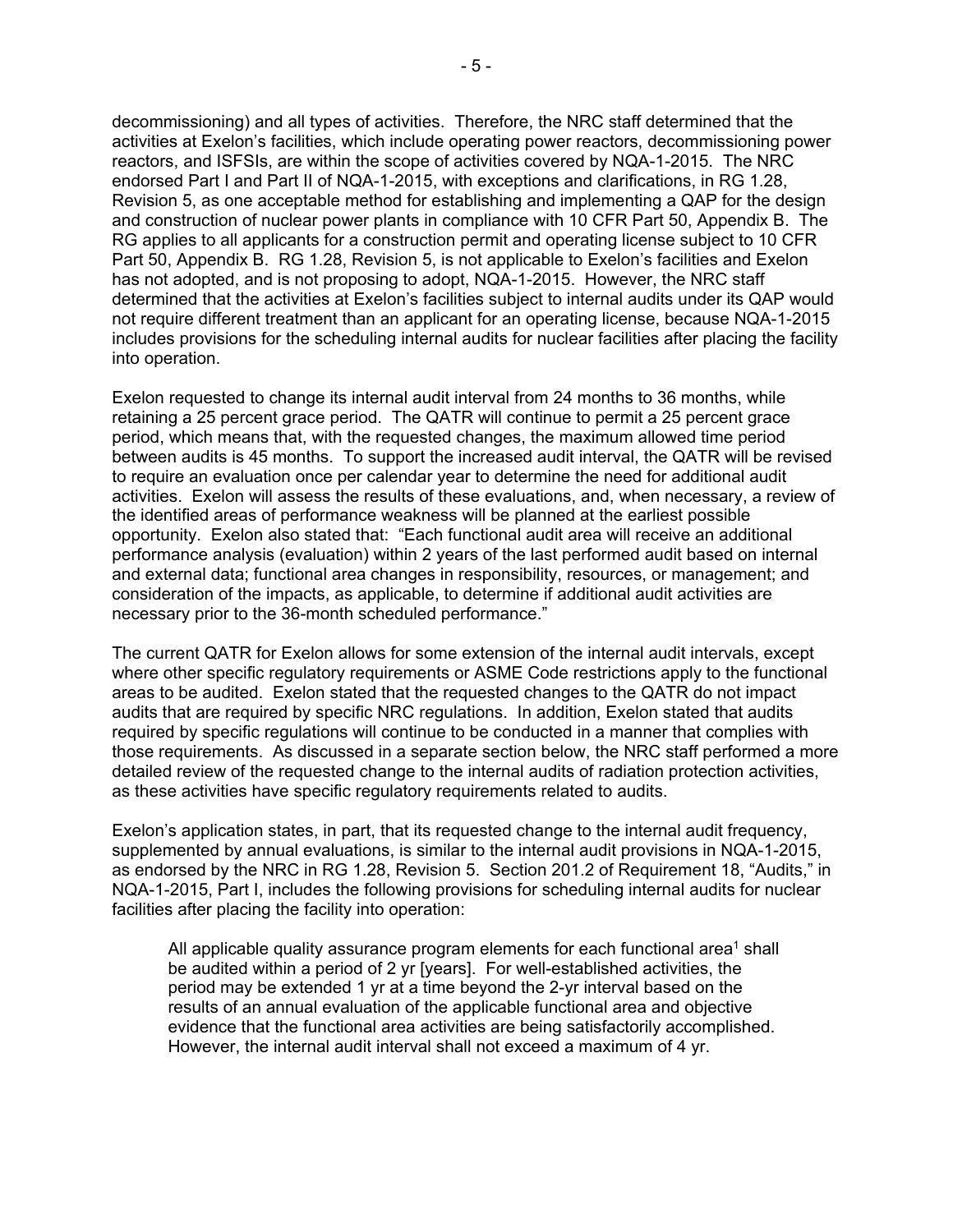The NRC endorsement of NQA-1-2015 in RG 1.28, Revision 5, includes the following clarification regarding internal audits:

Applicable elements of an organization's QA [quality assurance] program should be audited at least once each year or at least once during the life of the activity, whichever is shorter. In determining the scope of the audit, an evaluation of the activity being audited may be useful. The evaluation may include results of previous QA program audits and the results of audits from other sources, including the nature and frequency of identified deficiencies and any significant changes in personnel, the organization, or the QA program.

The QAPs and activities at Exelon's facilities subject to internal audit are well-established. Thus, the NRC staff determined that the internal audit provisions in NQA-1-2015, if applied to Exelon's facilities, would permit an extension of the internal audit period based on acceptable results from an annual evaluation of the applicable function areas. Exelon requested to change its internal audit interval from 24 months to 36 months, while retaining a 25 percent grace period. The QATR will continue to permit a 25 percent grace period, which means that, with the requested changes, the maximum allowed time period between audits is 45 months. The NRC staff determined that Exelon's requested internal audit interval of 36 months, with a 25 percent grace period, is acceptable because the maximum interval between internal audits at Exelon's facilities is less that the maximum 4-year (i.e., 48-month) audit internal allowed by NQA-1-2015.

Exelon's request includes a revision to the QATR to require an evaluation once per calendar year to determine the need for additional audit activities. Exelon will assess the results of this evaluation, and, when necessary, a review of the identified areas of performance weakness will be planned at the earliest possible opportunity. Exelon also stated that: "Each functional audit area will receive an additional performance analysis (evaluation) within 2 years of the last performed audit based on internal and external data; functional area changes in responsibility, resources, or management; and consideration of the impacts, as applicable, to determine if additional audit activities are necessary prior to the 36-month scheduled performance." The NRC staff determined that the additional evaluation requirement will ensure that for Exelon's facilities the extension of internal audit intervals beyond 2 years will be based on the results of an annual evaluation of the applicable functional area and objective evidence that the functional area activities are being satisfactorily accomplished.

The NRC staff reviewed the internal audit requirements in Exelon's QATR with the requested changes. The staff finds that Exelon will continue to implement, at each facility, a comprehensive system of planned and periodic audits to verify compliance with all aspects of the QAP and to determine the effectiveness of the QAP. These audits will continue to be performed in accordance with written procedures or check lists by appropriately trained personnel not having direct responsibilities in the areas being audited. The audit results will continue to be documented and reviewed by Exelon management having responsibility in the area audited, and follow-up action, including re-audit of deficient areas, will be taken where indicated. The approval of changes to Exelon's QATR is based on Exelon's well-established activities for the functional areas denoted in the submittal and the proposed extension is contingent on the results of annual evaluations, which provide objective evidence that the functional areas will be satisfactorily accomplished. The NRC staff determined that with the requested changes the QATR will continue to adequately describe how the applicable requirements of Appendix B to 10 CFR Part 50 will be satisfied. Based on the above, the NRC staff finds that Exelon will continue to comply with Section 50.34(b)(6)(ii), Section 50.54(a), and Criterion XVIII of Appendix B to 10 CFR Part 50.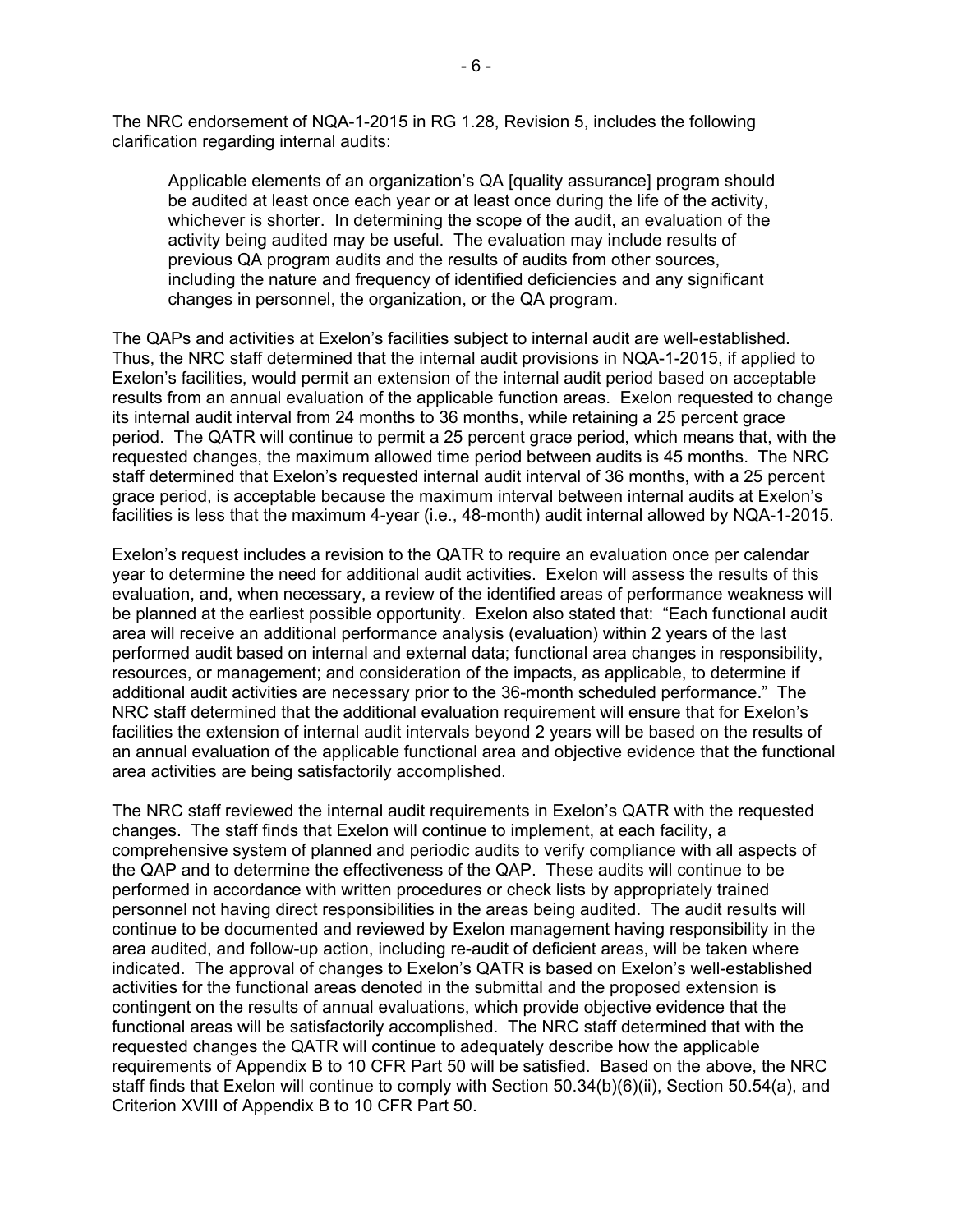#### Internal Audits of Radiation Protection Activities

Exelon's requested changes to the QATR includes a change to the internal audit of radiation protection activities. Exelon stated that the requested changes to the QATR do not impact audits that are required by specific NRC regulations. In addition, Exelon stated that audits required by specific regulations will continue to be conducted in a manner that complies with those requirements. The regulations in 10 CFR 20.1101(c) require licensees to "periodically (at least annually) review the radiation protection program content and implementation." The answer to Question 118 in the Health Physics Questions and Answers clarified that this periodic review could be completed by any combination of radiation protection supervisory reviews, corporate or third-party audits, or periodic quality assurance audits. The requested change only impacts one method a licensee can use to comply with the regulatory requirement to conduct an annual radiation protection program review. The NRC staff finds that the requested change to the internal audits of radiation protection activities is acceptable because Exelon may use other methods besides quality assurance audits to comply with 10 CFR 20.1101(c) and Exelon will continue to comply with audit requirements specified in NRC regulations.

#### 4.0 CONCLUSION

As discussed above, the NRC staff reviewed Exelon's requested changes to the internal audit requirements in the Exelon QATR, as described in its application, as supplemented. The NRC staff found that Exelon will continue to comply with Section 50.34(b)(6)(ii), Section 50.54(a), and Criterion XVIII of Appendix B to 10 CFR Part 50. Therefore, the staff finds that Exelon will also continue to comply with the quality assurance requirements for ISFSIs in 10 CFR Part 72, Subpart G. In addition, the staff has reasonable assurance that Exelon will continue to comply with other specific regulatory requirements or ASME Code restrictions related to internal audits at its facilities. Therefore, the NRC staff concludes that the requested changes to the internal audit requirements in the Exelon QATR are acceptable.

Principal Contributors: Aaron Armstrong, NRR David Garmon, NRR

Date of issuance: November 5, 2020